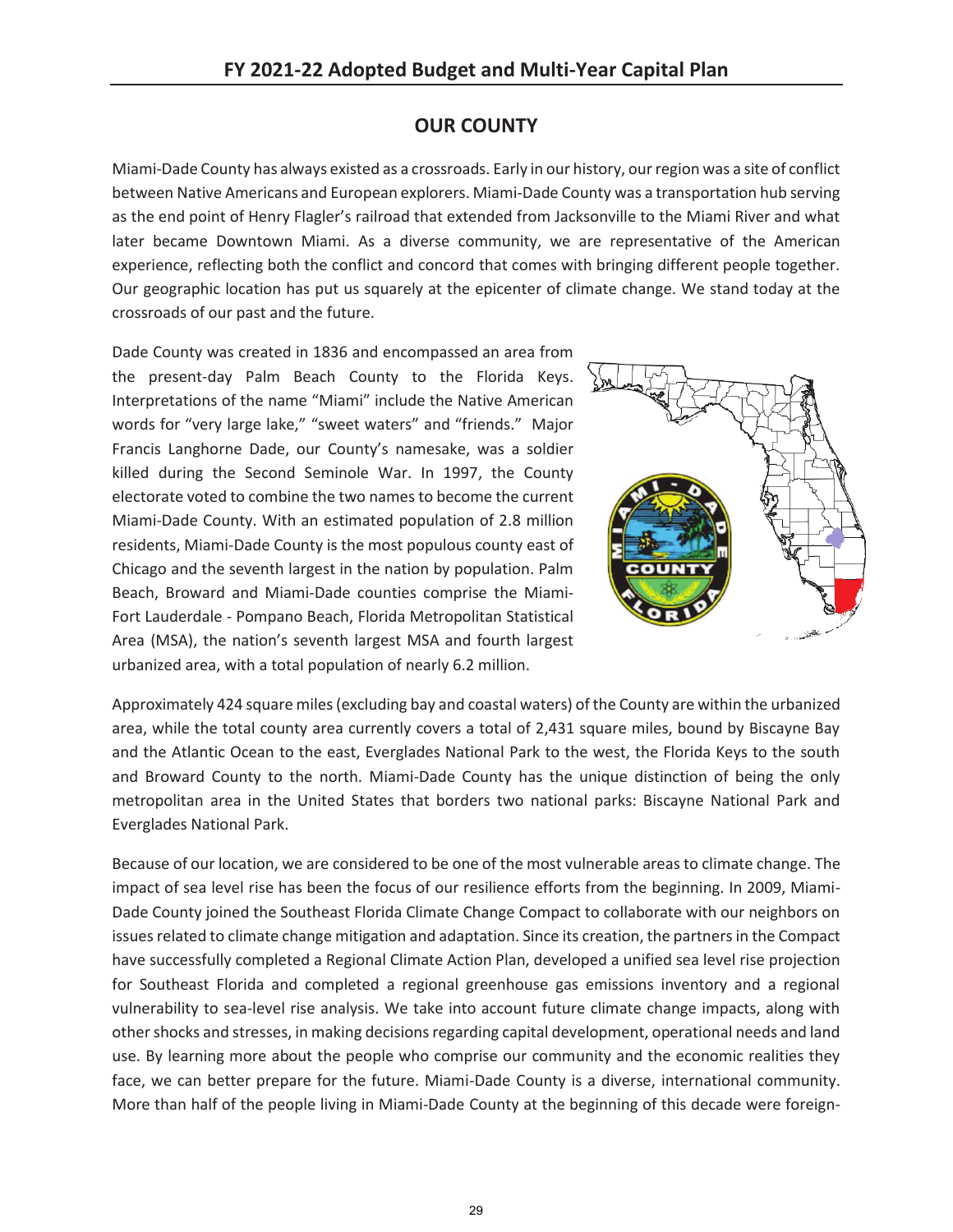born and more than 70 percent of residents spoke a language other than English at home. Based on 2019 population estimates, individuals of Hispanic origin comprise 69 percent of the population of Miami-Dade County, followed by Black (15 percent) and White (13 percent) individuals.

The average income of residents in Miami-Dade County is lower than that of the nation as a whole and our rate of poverty is higher than the average for the United States. The estimated 2020 Area Median Family Income (MFI) for a four-person household as determined by the United States Department of Housing and Urban Development is \$61,000. For 2019, the American Community Survey (ACS) estimated that approximately 16 percent of the residents of Miami-Dade lived below the poverty line. Miami-Dade County, a region of extremes, is one of the most extreme examples of economic inequity, with the top 5 percent of Miami households earning an average income of more than \$200,000 annually, while the lowest 20 percent earn just under \$20,000 per year – ten times less. Unemployment, foreclosures and poverty rates were all higher in South Florida as a result of the worst recession since the Great Depression. Last year, all these metrics were greatly improving from their worst recent performance. The unemployment rate improved from a high of 11.6 percent in 2010 and had dropped to under 2 percent in early 2020. The COVID-19 pandemic has reversed this trend and may have lasting and lingering effects throughout our economy.

As our local economy begins its recovery, the tourism industry will play a vital role. Our County's beaches, events, attractions and weather make us a desirable destination for both domestic and international visitors. In 2019, Greater Miami and the beaches were visited by more than 24.5 million people, 16.3 million of which stayed overnight. Roughly two thirds of these visitors came from within the United States and one-third were international tourists, with the most coming from South America and Europe. In 2019, the total economic impact of visitors was \$17.9 billion. Fifty-three percent of all visitors came to Miami-Dade for vacation, another 21 percent cited either visiting relatives or business as their main reason for travel. During the first quarter of 2020 the County experienced strong growth in visitors bolstered by the Super Bowl, followed by the COVID19 shutdown beginning in March. For 2020, total visitors fell 58 percent to 11.6 million visitors, 7.9 million stayed overnight and the remaining 3.7 million visiting for the day, with an estimated economic impact of \$7.9 billion. Since the release of the COVID vaccine and new rules from the Centers for Disease Control and Prevention, our economy has begun to recover. Based on June 2021 data from the Greater Miami Convention and Visitors Bureau, air travel is almost at prepandemic levels, and hotel room bookings have surpassed pre-pandemic levels as have dining and attraction attendance. Port Miami is preparing for cruise ship passengers by the end of the summer, which will further improve the County's economic outlook.

In 2019, the Resilient 305 Strategy was officially released. A product of Greater Miami & the Beaches, a partnership of Miami-Dade County, the City of Miami and the City of Miami Beach, the Resilient 305 Strategy addresses resilience challenges prioritized through hundreds of hours of collaborative work with thousands of stakeholders, both governmental agencies and representatives of the private sector and not-for-profit worlds.. Greater Miami & the Beaches is proud to be one of the first communities recognized as a partner of this important effort.